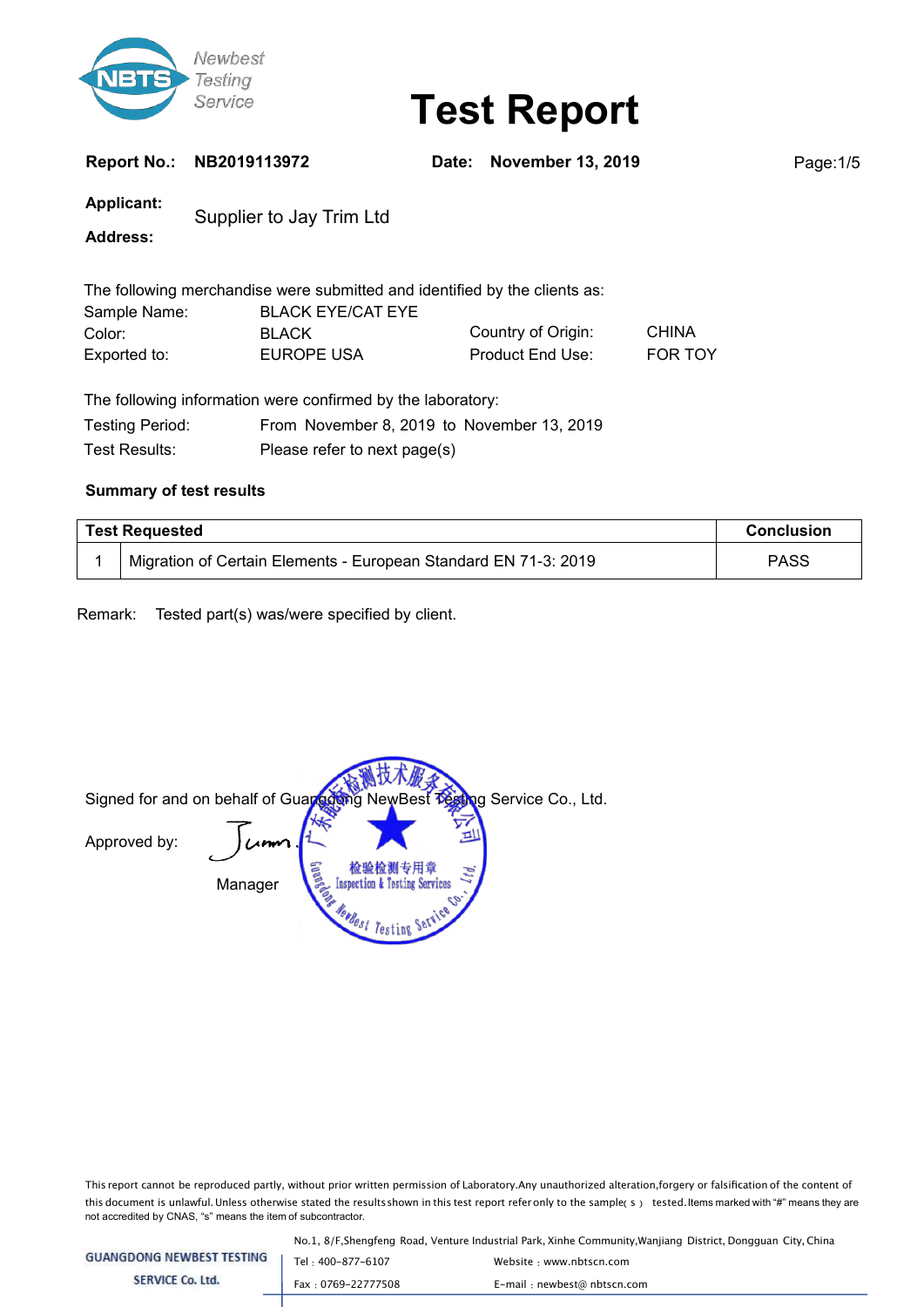

**Report No.: NB2019113972 Date: November 13, 2019** Page:2/5

**Test results:**

#### Tested part(s) description:

**Test Item(s) Description Location**

I001 Gloss black plastic Screw cap

### **1. Migration of Certain Elements - European Standard EN 71-3: 2019**

Test Method: EN 71-3: 2019, Analyzed by Inductively Coupled Plasma Optical Emission Spectrometry

|                       | Requirement         | <b>MDL</b><br>(mg/kg) | Result (mg/kg) |  |
|-----------------------|---------------------|-----------------------|----------------|--|
| Analyte               | (mg/kg)             |                       | Test Item(s)   |  |
|                       | <b>Category III</b> |                       | 1001           |  |
| Aluminium (AI)        | 70000               | 5                     | 25             |  |
| Antimony (Sb)         | 560                 | 5                     | N.D.           |  |
| Arsenic (As)          | 47                  | 5                     | N.D.           |  |
| Barium (Ba)           | 18750               | 5                     | N.D.           |  |
| Boron (B)             | 15000               | 5                     | N.D.           |  |
| Cadmium (Cd)          | 17                  | 5                     | N.D.           |  |
| Chromium (Cr)         | $-$                 | 5                     | N.D.           |  |
| Chromium III (Cr III) | 460                 | 0.2                   | N.D.           |  |
| Chromium VI (Cr VI)   | 0.053               | 0.050                 | N.D.           |  |
| Cobalt (Co)           | 130                 | 5                     | N.D.           |  |
| Copper (Cu)           | 7700                | 5                     | N.D.           |  |
| Lead (Pb)             | 23                  | 5                     | N.D.           |  |
| Manganese (Mn)        | 15000               | 5                     | N.D.           |  |
| Mercury (Hg)          | 94                  | 5                     | N.D.           |  |
| Nickel (Ni)           | 930                 | 5                     | N.D.           |  |
| Selenium (Se)         | 460                 | 5                     | N.D.           |  |
| Strontium (Sr)        | 56000               | 5                     | N.D.           |  |
| Tin (Sn)              | 180000              | 5                     | N.D.           |  |
| Organic tin $\&$      | 12                  | 2.5                   | N.D.           |  |
| Zinc(Zn)              | 46000               | 5                     | 10             |  |
| <b>Conclusion</b>     |                     |                       | <b>PASS</b>    |  |

This report cannot be reproduced partly, without prior written permission of Laboratory.Any unauthorized alteration,forgery or falsification of the content of this document is unlawful. Unless otherwise stated the results shown in this test report refer only to the sample(s) tested. Items marked with "#" means they are not accredited by CNAS, "s" means the item of subcontractor.

No.1, 8/F,Shengfeng Road, Venture Industrial Park, Xinhe Community,Wanjiang District, Dongguan City, China

| ESTING | Tel: 400-877-6107  | Website: www.nbtscn.com     |
|--------|--------------------|-----------------------------|
|        | Fax: 0769-22777508 | E-mail: newbest@ nbtscn.com |
|        |                    |                             |

**GUANGDONG NEWBEST TI** 

**SERVICE Co. Ltd.**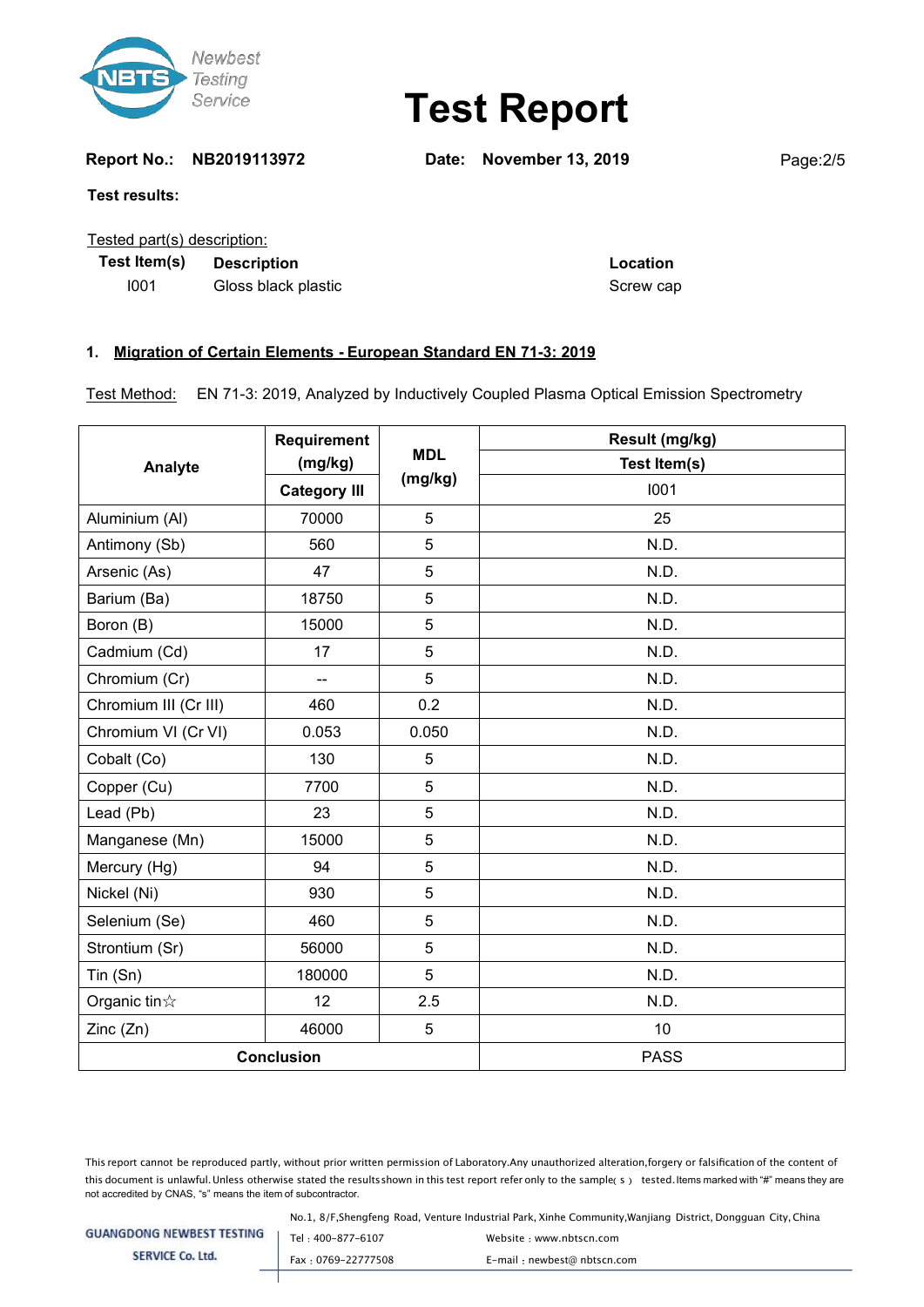

#### **Report No.: NB2019113972 Date: November 13, 2019** Page:3/5

- Note: N.D.= Not Detected(<MDL) mg/kg = milligram per kilogram = ppm = part per million MDL= Detection Limit Organic tin = migration of total organic tin is expressed as tributyl tin cation content in mg/kg " $\forall$ " = The migration of organic tin is expressed as tributyltin.
- Remark: Results of Cr III and Cr VI were reported as sum of soluble Chromium content unless specified. Organic tin test were conducted when soluble tin were determinated, Result(s) of organic tin was (were) calculated by assuming the soluble tin content was wholly contributed from tributyltin (TBT) cation unless further specified.

This report cannot be reproduced partly, without prior written permission of Laboratory.Any unauthorized alteration,forgery or falsification of the content of this document is unlawful. Unless otherwise stated the results shown in this test report refer only to the sample(s) tested. Items marked with "#" means they are not accredited by CNAS, "s" means the item of subcontractor.

No.1, 8/F,Shengfeng Road, Venture Industrial Park, Xinhe Community,Wanjiang District, Dongguan City, China

| GUANGDONG NEWBEST TESTING | Tel: 400-877-6107  | Website : www.nbtscn.com    |
|---------------------------|--------------------|-----------------------------|
| <b>SERVICE Co. Ltd.</b>   | Fax: 0769-22777508 | E-mail: newbest@ nbtscn.com |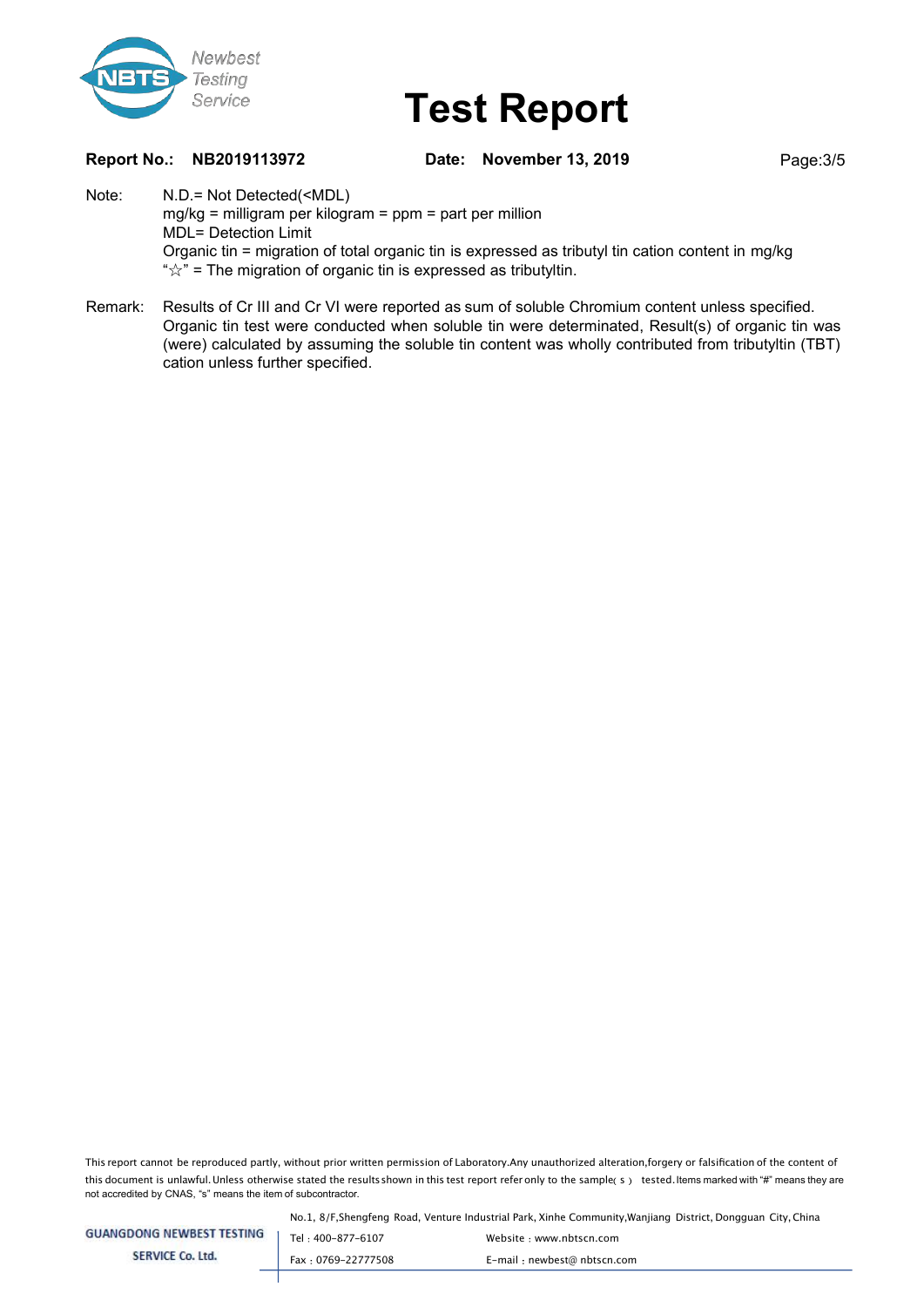

**Report No.: NB2019113972 Date: November 13, 2019** Page:4/5

Samples photograph



This report cannot be reproduced partly, without prior written permission of Laboratory.Any unauthorized alteration,forgery or falsification of the content of this document is unlawful. Unless otherwise stated the results shown in this test report refer only to the sample(s) tested. Items marked with "#" means they are not accredited by CNAS, "s" means the item of subcontractor.

No.1, 8/F,Shengfeng Road, Venture Industrial Park, Xinhe Community,Wanjiang District, Dongguan City, China

| GUANGDONG NEWBEST TESTING |  |  |
|---------------------------|--|--|
|                           |  |  |

**SERVICE Co. Ltd.** 

Tel: 400-877-6107 Website: www.nbtscn.com Fax : 0769-22777508 E-mail : newbest@ nbtscn.com